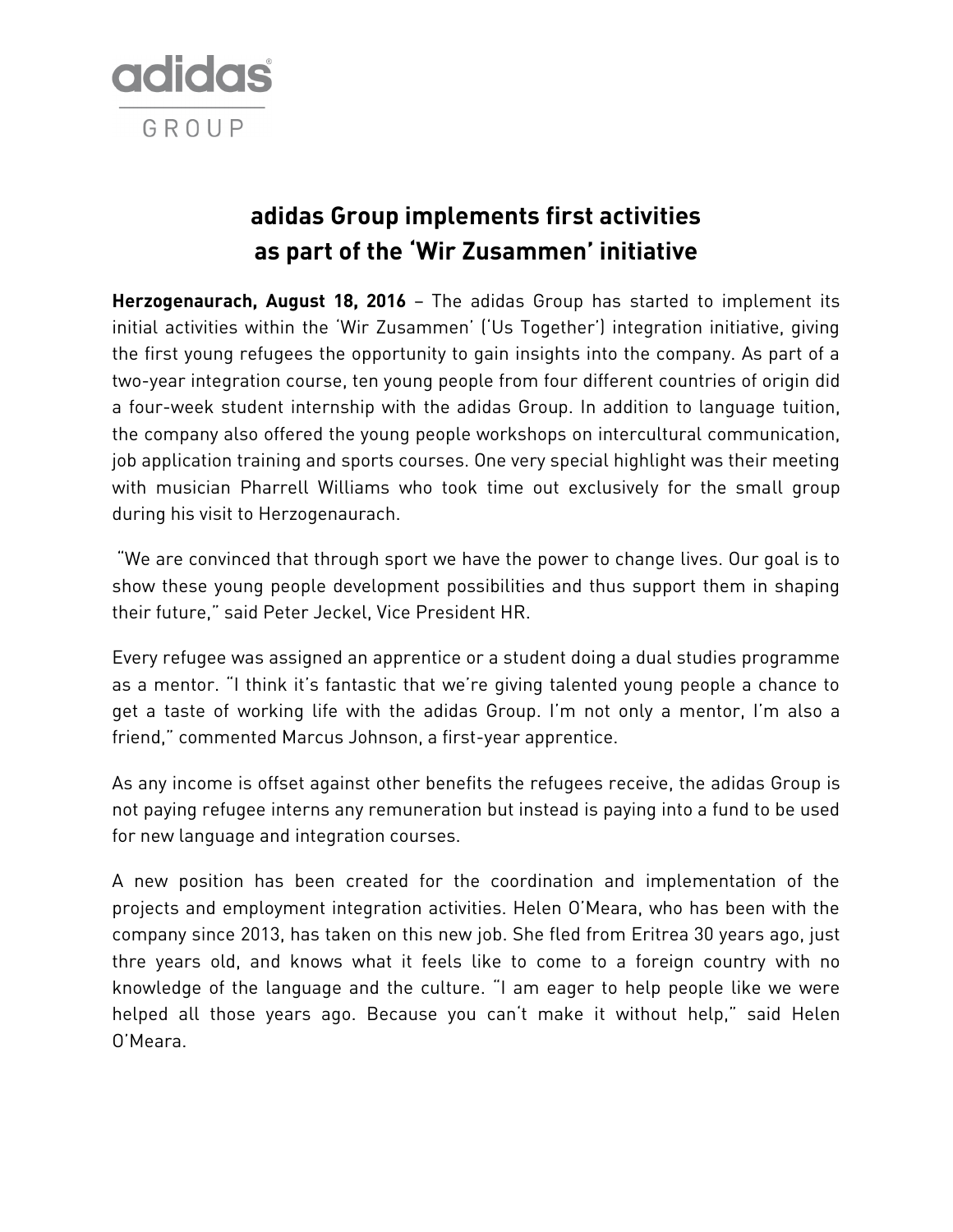

For the adidas Group, social engagement and support for those in need are key components of its corporate culture. For many years now, the adidas Group has been working closely with a number of different organisations, which it supports with both monetary and in-kind donations. Both last year and this year, this included  $\epsilon$  500,000 alone for refugee aid in Germany. In addition, the adidas Group donated more than 250,000 products for refugee aid worldwide, largely in close cooperation with 'Luftfahrt ohne Grenzen' ('Wings of Help').

The adidas Group follows a holistic concept based on three pillars: humanitarian help, enable & support and employment integration. This year's activities are focused on employment integration and training of refugees. All in all, the adidas Group will offer 30 refugees the opportunity to do an internship in 2016. In addition, the adidas Group grants every employee participating in voluntary work with refugees three days' leave. This enables the adidas Group, together with the adidas Fund and external partners, to help a large number of refugees, giving them a change from their everyday life through sports activities and language tuition and offering them a positive external outlook.

## **About the adidas Group**

The adidas Group is a global leader in the sporting goods industry, offering a broad portfolio of footwear, apparel and hardware for sport and lifestyle around the core brands adidas, Reebok, TaylorMade and CCM Hockey. Headquartered in Herzogenaurach/Germany, the Group employs more than 55,000 people across the globe and generated sales of around € 17 billion in 2015.

For more information:

<https://www.wir-zusammen.de/patenschaften/adidas-group>

Images:

<https://www.dropbox.com/sh/myttgrisczv9ucw/AADDFXH-cGB1ijbicXqYDLnka/finale%20Auswahl%20Pressemitteilung?dl=0>